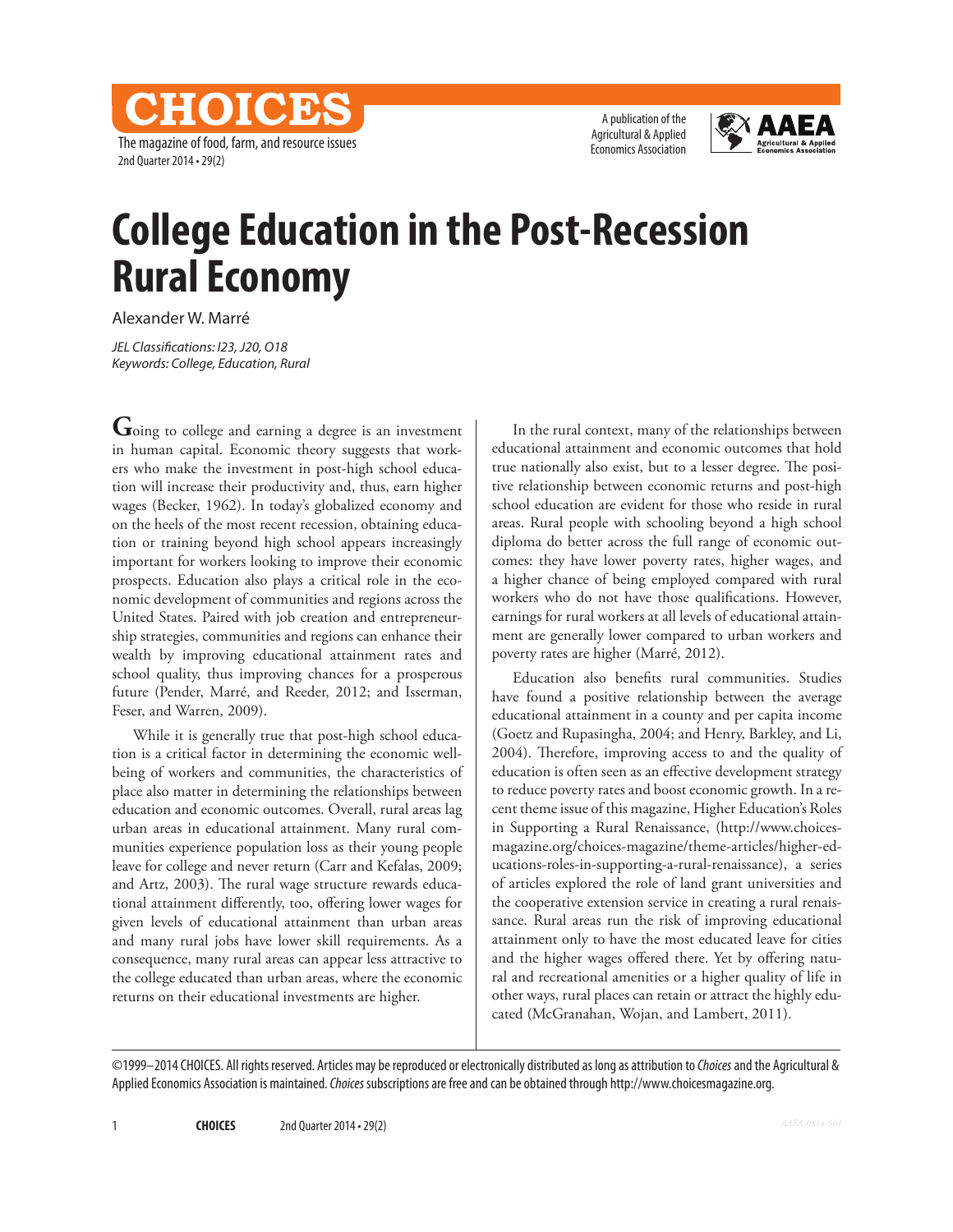The effectiveness of education as a rural development strategy—especially for more specialized degrees beyond a high school diploma—also depends on the demand for those skills by employers in rural areas. If rural communities are able to find ways to support the creation of high-skilled jobs, then they can reap the economic benefits of retaining and drawing in college-educated people. In other words, analyzing changes in the supply and demand for college-educated adults in the rural workforce is critical to a better understanding of the role of the college educated in the postrecession rural economy.

#### **A Growing Supply of College-Educated Workers in Rural America**

Historically, the educational attainment of rural Americans has continually improved. Increased access to public education was partly responsible for growth in high school completion. A globalizing economy has increasingly rewarded higher levels of educational attainment (Acemoglu, 1998; and Autor, Katz, and Krueger, 1998). Therefore, the economic incentive to obtain a college education has become increasingly attractive to rural people. However, even as the educational attainment of people living in rural areas increased, the same factors were at work in urban areas. By





Source: USDA-ERS using data from the 2000 Census and the 2008-12 American Community Survey.

Notes: Data are for the working-age population, ages 25 to 64. Metropolitan and nonmetropolitan counties are identified using the 2013 metropolitan area definitions from the Office of Management and Budget.



**Figure 2:** Percent Change in College Educational Attainment of Working-Age Population from 2000 to 2008-12, by Metropolitan Status

Source: USDA-ERS using data from the 2000 Census and the 2008-12 American Community Survey. Notes: Data are for the working-age population, ages 25 to 64. Metropolitan and nonmetropolitan counties are identified using the 2013 metropolitan area definitions from the Office of Management and Budget.

offering even higher wages and more jobs for the college educated, urban areas have outpaced rural areas in the share of the workforce with college educational attainment.

The most recent national countylevel education data from the American Community Survey reveal that just over half of the working-age rural population has at least some college education, compared to 63% of the working-age urban population. Figure 1 gives one picture of the changing college-level educational attainment of the rural and urban workforces for 2000 and 2008-2012. The "some college" category includes all adults who attended college, but did not complete a two-year or fouryear degree. The associate's degree category includes adults who completed a general or specialized twoyear degree, and the bachelor's degree or higher category includes all those with a four-year degree, professional degree, or postgraduate education. Note that college-level educational attainment in rural America grew over the 2000s across all three categories. In fact, the most recent data show that the rural workforce now has a higher share with some college and associate's degrees than the urban workforce.

Even so, rural areas still lag urban areas in the share of the workforce with at least a bachelor's degree. While the nonmetropolitan-metropolitan gap between any level of college educational attainment narrowed, the gap in the share of the population with four-year degrees or more increased during the 2000s from 12.2% to 13.7%. Stated another way, between 2000 and 2008-2012, nonmetropolitan areas had a larger growth in the share of the population with some college and associate's degrees relative to metropolitan areas, but much slower growth in the college degree or higher category (Figure 2).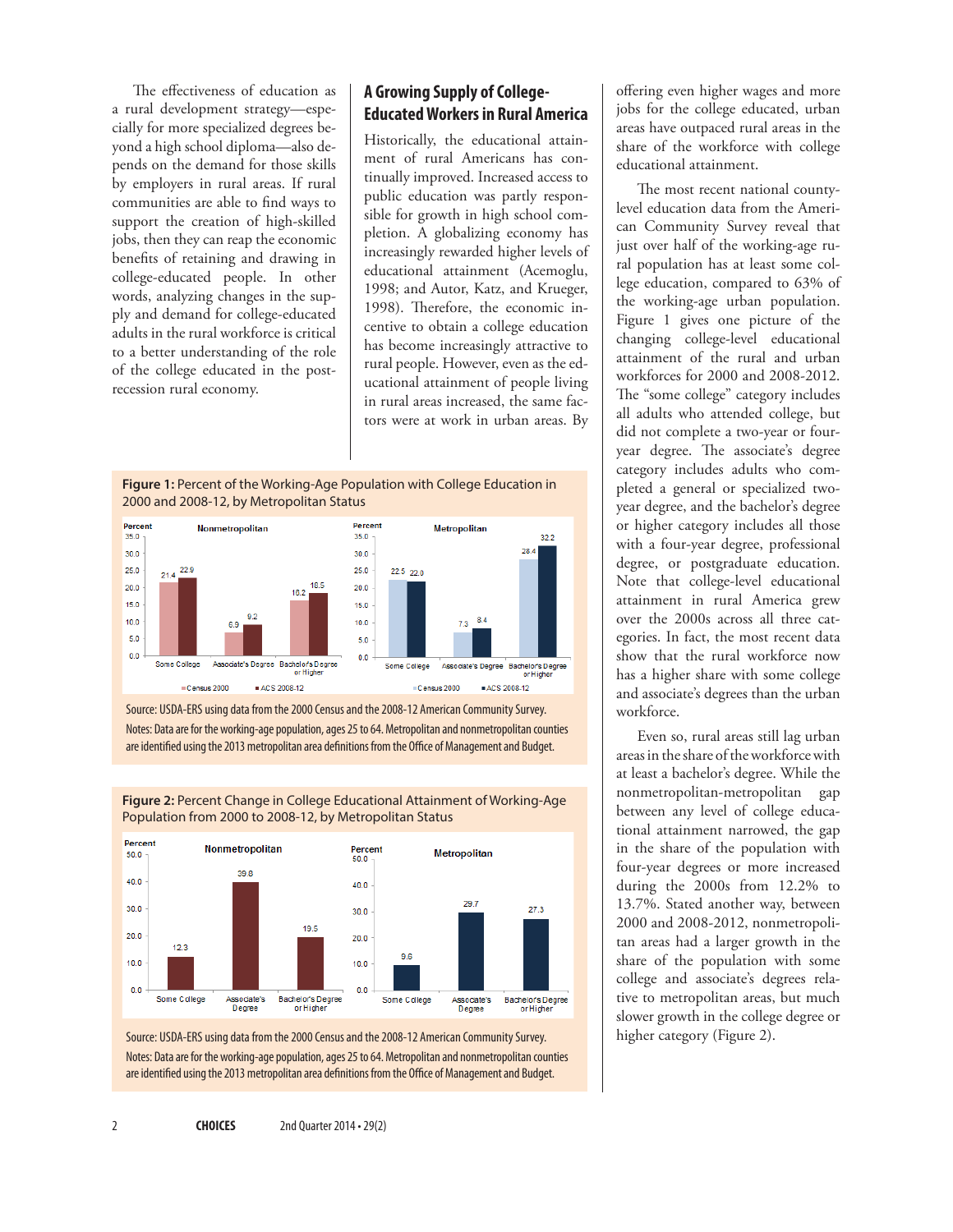One caveat to these findings is that the rural population is older than the urban population. Older age groups have lower levels of educational attainment, so the higher average age of rural residents could be one factor explaining differences in rural and urban educational attainment. Even so, rural and urban differences in educational attainment in terms of proportions (Figure 1) and growth rates (Figure 2) persist even for people between the ages of 25 and 34. For example, the rural and urban gap in college completion declined slightly from 2.7% for people between the ages of 25 and 64 to 2.6% for young adults between the ages of 25 and 34 in the 2008-2012 data.

The slower growth in college completion may be due to several factors. Past research by Gibbs (1998) suggests that students in rural areas are equally likely as urban students to enroll in college, but less likely to complete college. A variety of factors could be at work to explain a lower rural college completion rate. Even though rural and urban students score about the same on achievement tests, rural students are less likely to have access to college preparatory classes (Greenberg and Teixeira,

1998). Lower family incomes in rural areas may make completing college more difficult, and it is likely true for many rural, college-bound students that travelling greater geographic distances puts a strain on finances and family ties.

## **Changing Demand for College-Educated Rural People in Education and Health Sectors**

Workers with a college education face lower unemployment rates than those without and, thus, have a greater likelihood of being employed (Figure 3). The fact that a higher level of educational attainment is associated with a lower likelihood of being unemployed gives additional evidence that the rural economy is increasingly favorable to those with college degrees. The unemployment data also show growing inequality in the employment experiences of rural Americans by education level. In other words, the recession significantly affected differences in unemployment rates by level of educational attainment. At the beginning of the decade, unemployment rates were much more similar for those with some college, an associate's degree, or a bachelor's degree or higher. Over time,



the unemployment rates of these categories diverged, especially noticeable during the most recent recession. This phenomenon was also seen in metropolitan areas and underscores the importance of obtaining higher levels of education for workers to improve their economic outlook.

Examining the industries in which the college educated worked over the 2000s sheds light on the changing nature of the rural economy. Table 1 shows the share of rural workers employed in a given industry in 2012 for each of the three levels of collegelevel educational attainment and the percentage point changes between 2003 and 2012. A few clear patterns emerge.

First, a large portion of the employment by the rural workforce with a college degree is in the education and health services category. In fact, this is true for all levels of educational attainment, but to a lesser extent below a bachelor's degree. This sector also shows an increasing share of the workforce being employed in it, which parallels the growth of education and health as industries in the rural economy as a whole (McGranahan, 2012).

The other industries with a large share of the 2012 workforce are manufacturing, and wholesale and retail trade. However, in contrast to health and education services, these are slow-growing or declining industries for most rural areas. If trends over the recent past continue, then more and more college-educated rural residents will find work in health and education, rather than manufacturing or wholesale and retail trade.

## **Challenges for the Future**

Any improvement in the educational attainment of the rural population must take into account the mobility of the rural workforce. Rural workers continuously face a choice of finding work in their current area, moving to another rural area with better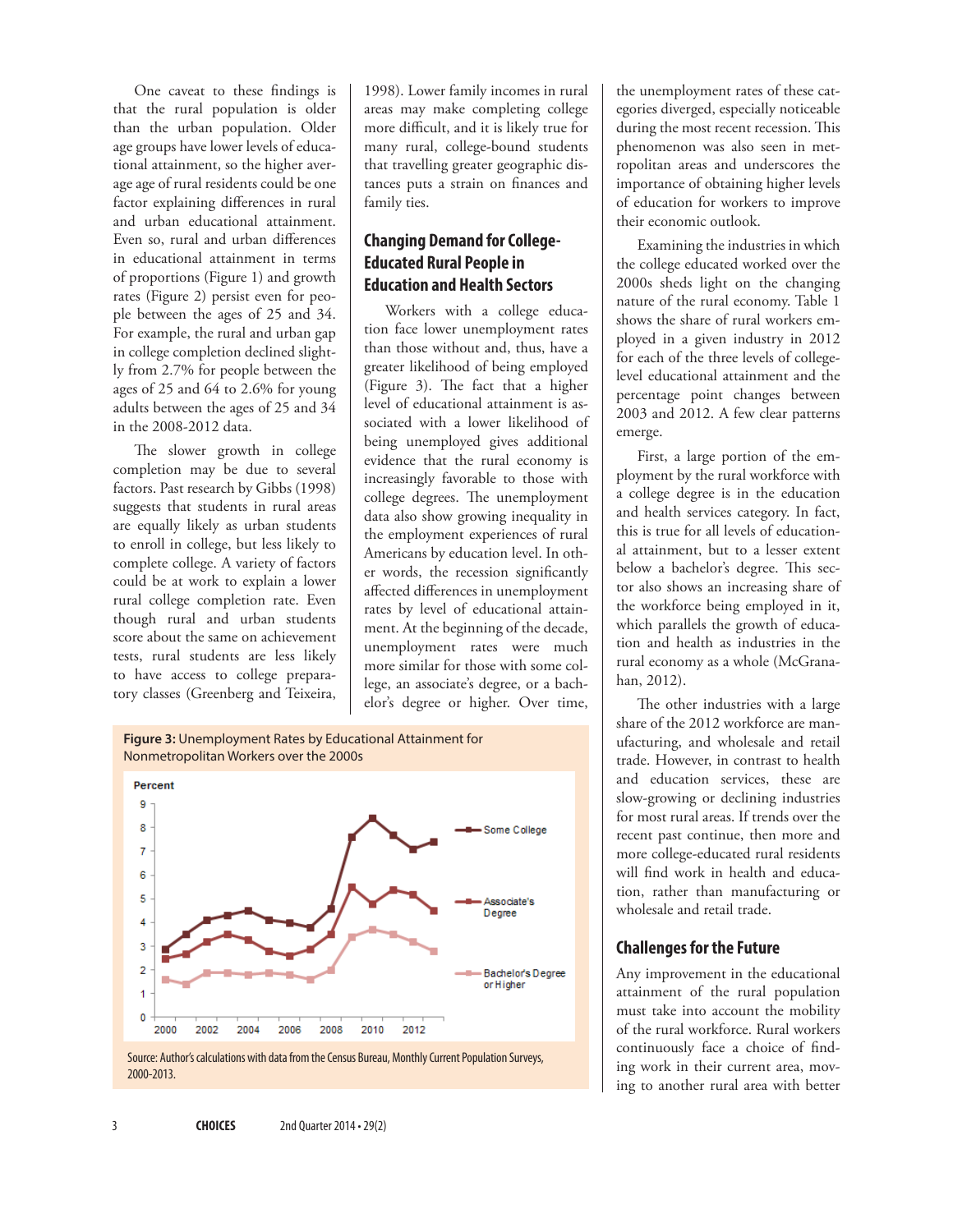| Industry                                    | Some College |                     | Associate's Degree |                     | Bachelor's Degree or Higher |                     |
|---------------------------------------------|--------------|---------------------|--------------------|---------------------|-----------------------------|---------------------|
|                                             | 2012         | Change from<br>2003 | 2012               | Change from<br>2003 | 2012                        | Change from<br>2003 |
| Agriculture & Forestry                      | 3.70%        | 0.00%               | 3.20%              | $-0.70%$            | 3.40%                       | 0.40%               |
| Mining                                      | 2.00%        | 0.80%               | 1.50%              | 0.70%               | 0.70%                       | $-0.10%$            |
| Construction                                | 6.10%        | $-0.80%$            | 7.30%              | 0.90%               | 3.40%                       | 0.50%               |
| Manufacturing                               | 15.90%       | 0.20%               | 11.20%             | $-3.10%$            | 8.90%                       | $-1.20%$            |
| Wholesale & Retail Trade                    | 13.50%       | $-2.30%$            | 10.00%             | $-2.00\%$           | 7.90%                       | $-1.20%$            |
| <b>Transportation &amp; Utilities</b>       | 6.40%        | $-0.60%$            | 5.20%              | 0.50%               | 3.00%                       | 0.60%               |
| Information                                 | 2.00%        | $-0.40%$            | 1.00%              | $-1.00\%$           | 2.00%                       | 0.30%               |
| <b>Financial Activities</b>                 | 5.70%        | $-1.10%$            | 4.70%              | $-0.50%$            | 7.00%                       | 0.20%               |
| <b>Professional &amp; Business Services</b> | 5.70%        | $0.00\%$            | 5.20%              | $-0.50%$            | 8.50%                       | $-1.50%$            |
| <b>Educational &amp; Health Services</b>    | 18.70%       | 2.70%               | 29.60%             | 2.50%               | 41.50%                      | 2.50%               |
| Leisure & Hospitality                       | 6.40%        | 1.20%               | 3.30%              | $-0.90\%$           | 2.90%                       | $-0.70%$            |
| Other Services                              | 4.60%        | 0.70%               | 7.00%              | 2.60%               | 3.40%                       | $-0.30%$            |
| <b>Public Administration</b>                | 8.10%        | $-0.40%$            | 9.90%              | 2.40%               | 6.90%                       | 0.30%               |

**Table 1:** Rural Employment by Industry and Educational Attainment, 2012 and Percentage Point Change from 2003

Source: Author's calculations using data from the Census Bureau, March Supplement Current Population Surveys, 2003 and 2012.

job prospects, or moving to an urban area. For those with a college education, moving to an urban area may be an attractive option when economic returns are considered (Domina, 2006). Median earnings in metropolitan areas are generally higher than in nonmetropolitan areas, especially for educational attainment at the high school diploma level and higher. Furthermore, the difference in earnings between nonmetropolitan and metropolitan workers increases with education (Marré, 2012). These earnings differentials exist despite the fact that unemployment rates are lower in nonmetropolitan areas. Research suggests that not only will rural workers with education beyond a high school diploma earn a higher initial wage upon moving, but that they will also experience faster wage growth over their working lifetimes (Glaeser and Maré, 2001).

Some rural communities are able to compensate for this difference by offering natural amenities or other nonmonetary benefits in terms of quality of life that draw in highly educated people (Deller, 2009; and Roback, 1982). Rural communities with high-quality schools have a better chance of attracting more highly educated parents because they may desire good schools for their children. Other research has shown that some rural places with scenic natural amenities are able to attract a "creative class" of highly educated entrepreneurs. Places without scenic amenities could potentially develop built capital that would attract in-migrants, too (Pender, Marré, and Reeder, 2012).

If there is a "rural renaissance" in store for the future, then education will almost certainly play a role. As the economy continues to change and reward a college education, rural America can build on the strengths it already has: a workforce increasingly getting the skills and training needed for this new economy. Industries that employed college-educated people in rural areas during the 2000s, especially education and health, seem poised for growth in the future. Rural communities can be prepared for these changes by building on existing assets, such as natural amenities or built capital, identifying ways to improve the skills of the existing workforce and attract college-educated workers, and looking for ways to connect skills with jobs in this changing economy.

#### **For More Information**

- Acemoglu, D. 1998. "Why Do New Technologies Complement Skills? Directed Technical Change and Wage Inequality." *Quarterly Journal of Economics* 113:1055-1089.
- Artz, G. 2003. "Rural Area Brain Drain: Is It a Reality?" *Choices*, 4th Quarter, pp. 11-15. Available online: [http://www.choicesmaga](http://www.choicesmagazine.org/2003-4/2003-4-03.pdf)[zine.org/2003-4/2003-4-03.pdf.](http://www.choicesmagazine.org/2003-4/2003-4-03.pdf)
- Autor, D.H., L.F. Katz, and A.B. Krueger. 1998. "Computing Inequality: Have Computers Changed the Labor Market?" *Quarterly Journal of Economics*  113:1169-1213.
- Becker, G.S. 1962. "Investment in Human Capital: A Theoretical Analysis." *Journal of Political Economy* 70(5):9-49.